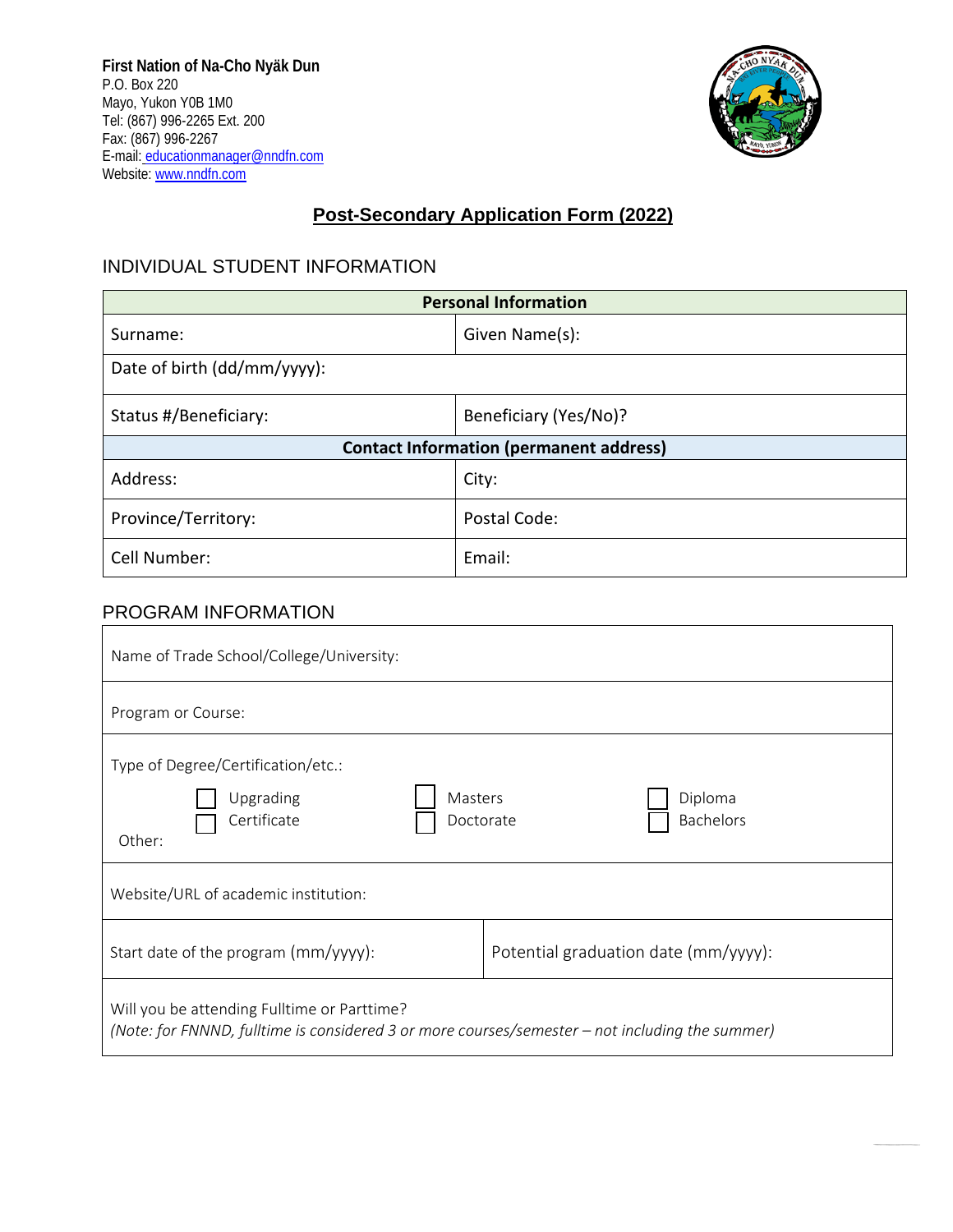#### BUDGET OUTLINE FOR PROGRAM:

| <b>Program Costs</b>                             |                                       |                 |               |                 |              |
|--------------------------------------------------|---------------------------------------|-----------------|---------------|-----------------|--------------|
|                                                  | Fall                                  | Winter          | <b>Spring</b> | <b>Summer</b>   |              |
| <b>Expense</b>                                   | <b>Semester</b>                       | <b>Semester</b> | Semester      | <b>Semester</b> | <b>Total</b> |
| Tuition:                                         |                                       |                 |               |                 |              |
| <b>Student Fees:</b>                             |                                       |                 |               |                 |              |
| <b>Books/Supplies:</b>                           |                                       |                 |               |                 |              |
|                                                  |                                       | Living Costs*   |               |                 |              |
| <b>Living Allowance:</b>                         |                                       |                 |               |                 |              |
| <b>Childcare:</b>                                |                                       |                 |               |                 |              |
| Transportation:                                  |                                       |                 |               |                 |              |
| Travel:                                          |                                       |                 |               |                 |              |
| <b>Cost Breakdown</b>                            |                                       |                 |               |                 |              |
| <b>Total Expected Costs per School Year:</b>     |                                       |                 |               |                 |              |
|                                                  | <b>Potential Duration of Program:</b> |                 |               |                 |              |
| <b>Total Potential Cost to Complete Program:</b> |                                       |                 |               |                 |              |

*\*FNNND current Post-Secondary/Training Policy outlines that students are eligible for \$1400.00 for Living Allowance, \$95.00 for Transportation, and \$1600.00 for Childcare (this will increase if you have more than one child). Please work with the Post-Secondary Coordinator to find out what you are eligible for.* 

#### **DEPENDENTS**

Please outline the following information for each of your dependents:

| <b>Last Name:</b> | <b>First Name:</b> |  | <b>Relationship:</b> |  |
|-------------------|--------------------|--|----------------------|--|
|                   |                    |  |                      |  |
|                   |                    |  |                      |  |
|                   |                    |  |                      |  |
|                   |                    |  |                      |  |
|                   |                    |  |                      |  |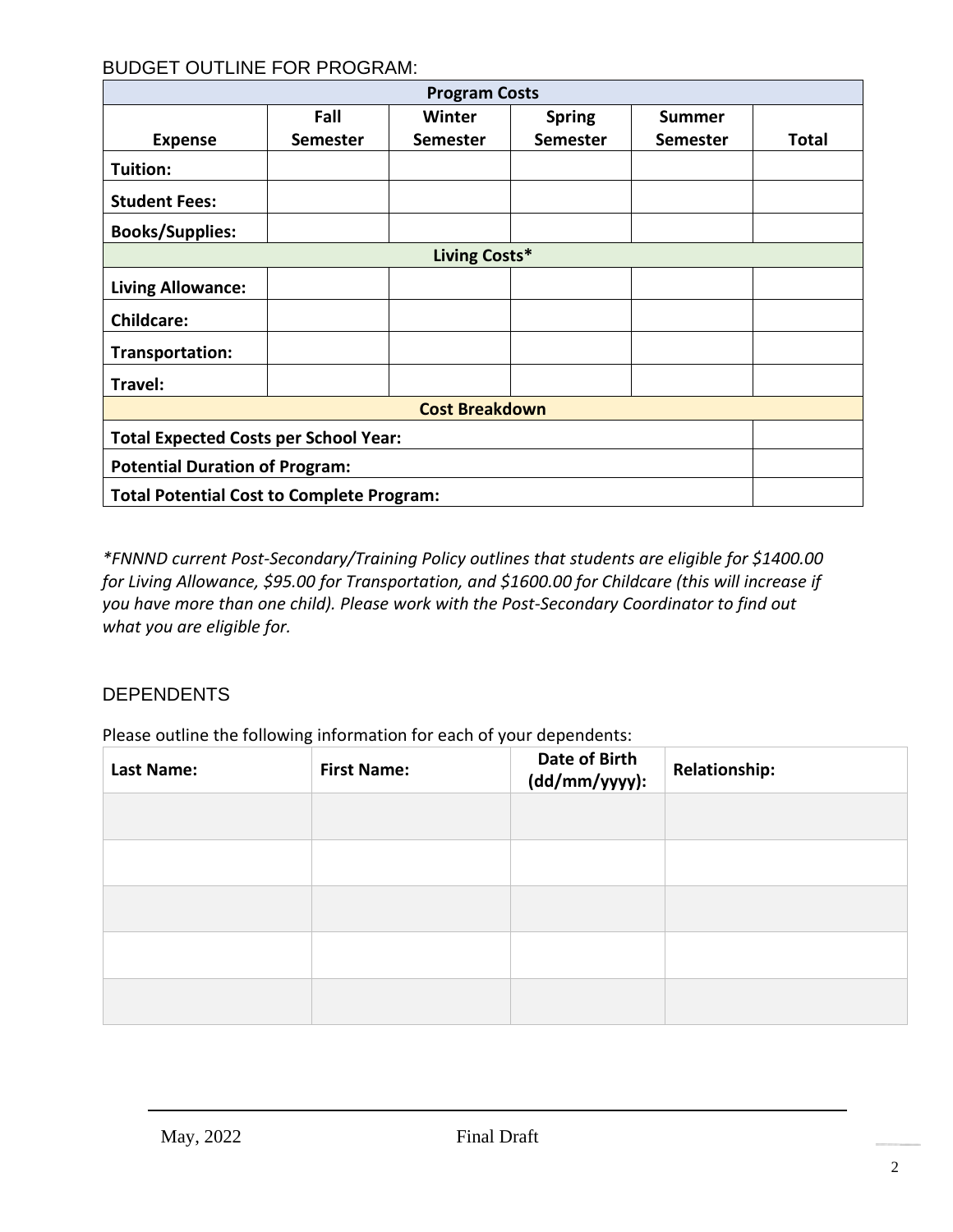## PAST EDUCATION HISTORY

If you have applied and received funding for post-secondary/training from the First Nation of Na Cho Nyäk Dun in the past, please fill out the following:

| <b>Program or Course</b> | Institute /school | Year(s)<br>of study | Completed?<br>Y/N |
|--------------------------|-------------------|---------------------|-------------------|
|                          |                   |                     |                   |
|                          |                   |                     |                   |
|                          |                   |                     |                   |

If not completed, please explain why.

## LONG TERM GOALS

*Outline below why this program is essential for your long-term education and employment goals. Why do you need this program? What steps are you taking to help you?*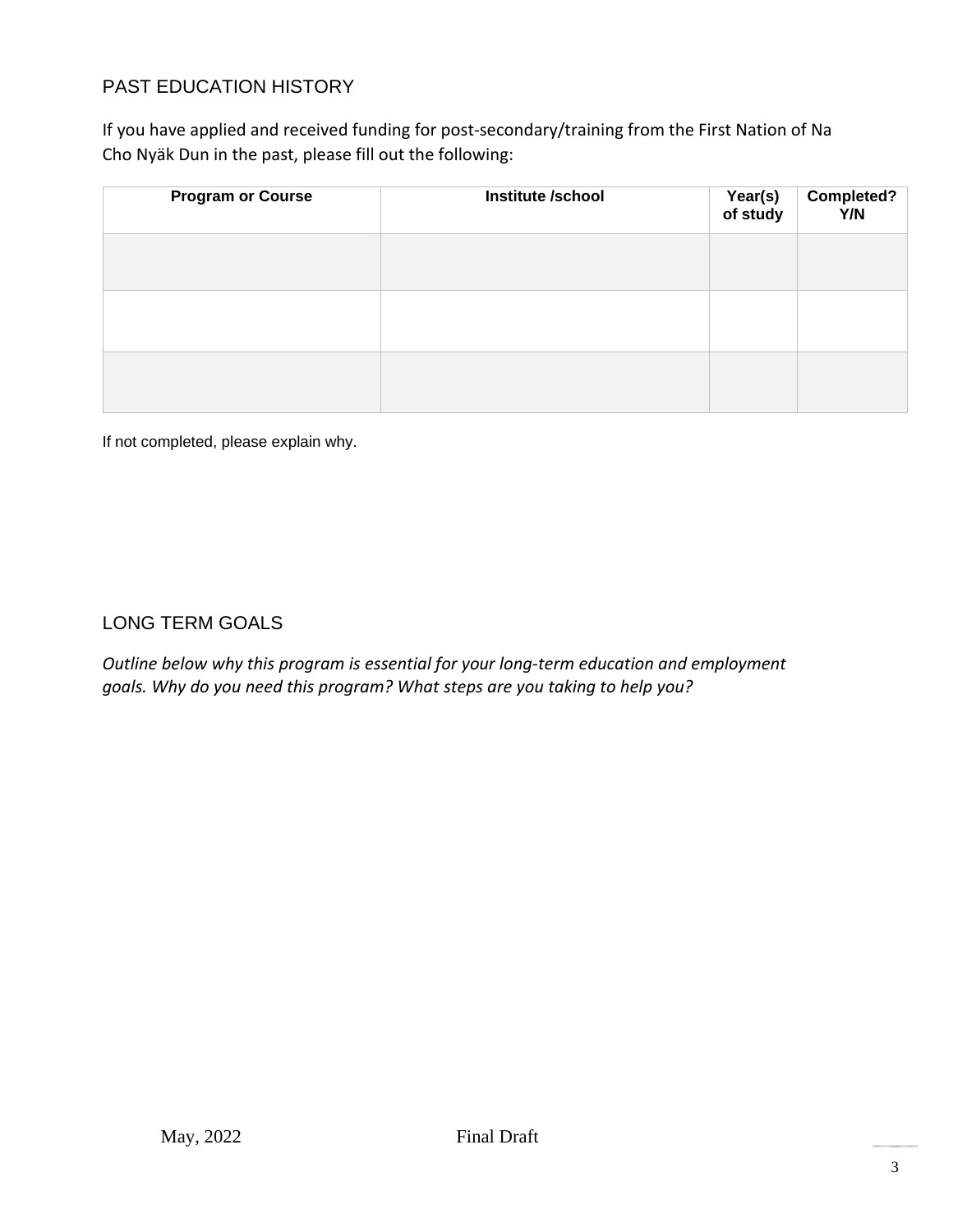## CURRENT SOURCE OF INCOME



Other:

If on or have been on Employment Insurance:

|                                                                        | From $(dd/mm/yyyy)$ : | To (dd/mm/yyyy): |  |
|------------------------------------------------------------------------|-----------------------|------------------|--|
| Claim Period:                                                          |                       |                  |  |
|                                                                        |                       |                  |  |
| Have you had an Employment Insurance claim in the last five (5) years? |                       |                  |  |

Have you had a maternity/paternity claim in the last five (5) years? \_\_\_\_\_

## SCHOLARSHIP/GRANTS/FOUNDATION INFORMATION – OPTIONAL

*Please include in application all copies of scholarships, grants, bursaries, etc.* 

If you are receiving funding from another source, please fill in the following:

| <b>Name of Funding:</b> | Amount: | <b>Duration:</b> |
|-------------------------|---------|------------------|
|                         |         |                  |
|                         |         |                  |
|                         |         |                  |
|                         |         |                  |
|                         |         |                  |
|                         |         |                  |
|                         |         |                  |

Please note: ALL INCOMPLETE APPLICATIONS WILL BE HELD IN PENDING FILE.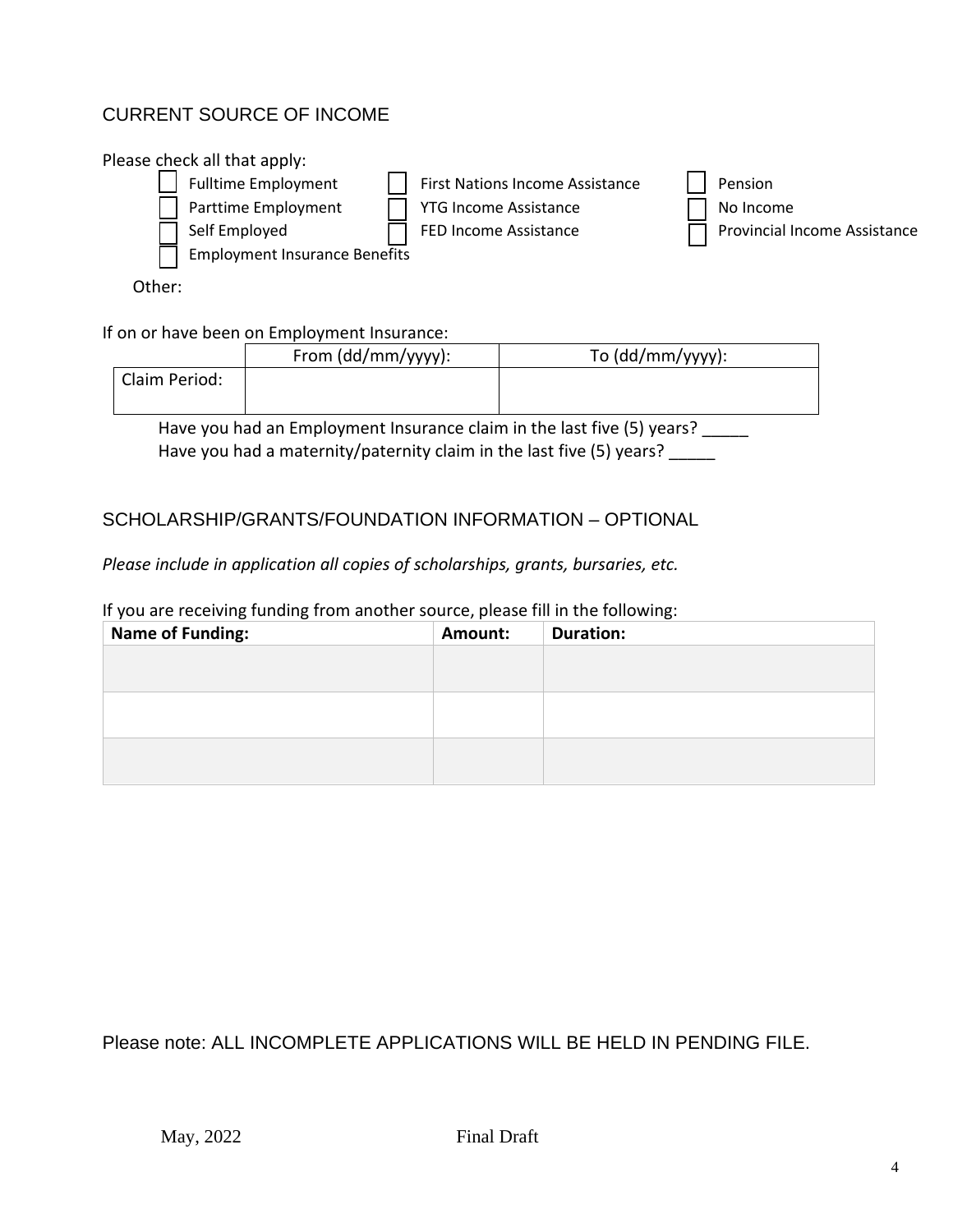## AGREEMENT TO REPAY AND DECLARATION

I,  $\frac{1}{2}$  are  $\frac{1}{2}$  and  $\frac{1}{2}$  are  $\frac{1}{2}$  are  $\frac{1}{2}$  hereby agree to repay the funding allocated by the First Nation of Na Cho Nyäk Dun (FNNND) for tuition, books/supplies. student fees, living allowance, travel, transportation, and all other associated costs covered by the FNNND if I do not complete the program or fail to contact the Education Department regarding changes to my student status. I further understand and agree that I must provide proof of completion of said program (an official document from the academic institution). Failure to do so will result in the assumption that the program was not successfully completed, and I will be responsible to repay all financial assistance provided by FNNND. I will also be expected to provide proof of enrolment at the start of program that clearly demonstrates fulltime or parttime enrolment (this can be a copy of your account statement). I also agree that I will notify the Education Department of any change in my student status throughout the program's duration.

I also declare that the information submitted in this application to be true, correct, and complete to the best of my knowledge and that the financial assistance sought will be used for the educational purpose set out. I understand that if I have given any false or misleading information, I will be held liable for proceeding if I obtain funding under false pretenses or will be liable for full repayment of the financial assistance provided by FNNND.

Student Signature: Date Signed:

Witness Signature: Date Signed:

#### STUDENT RECORD AUTHORIZATION

I, \_\_\_\_\_\_\_\_\_\_\_\_\_\_\_\_\_\_\_\_\_\_\_\_\_\_\_\_\_\_\_\_\_\_\_\_\_\_\_, hereby give permission to the First Nation of Na Cho Nyäk Dun to have access to my student records, attendance, transcripts, academic record, account statement, etc. to verify the information in this application and approve access of my school records.

Student Signature: Date Signed:

Witness Signature: Date Signed: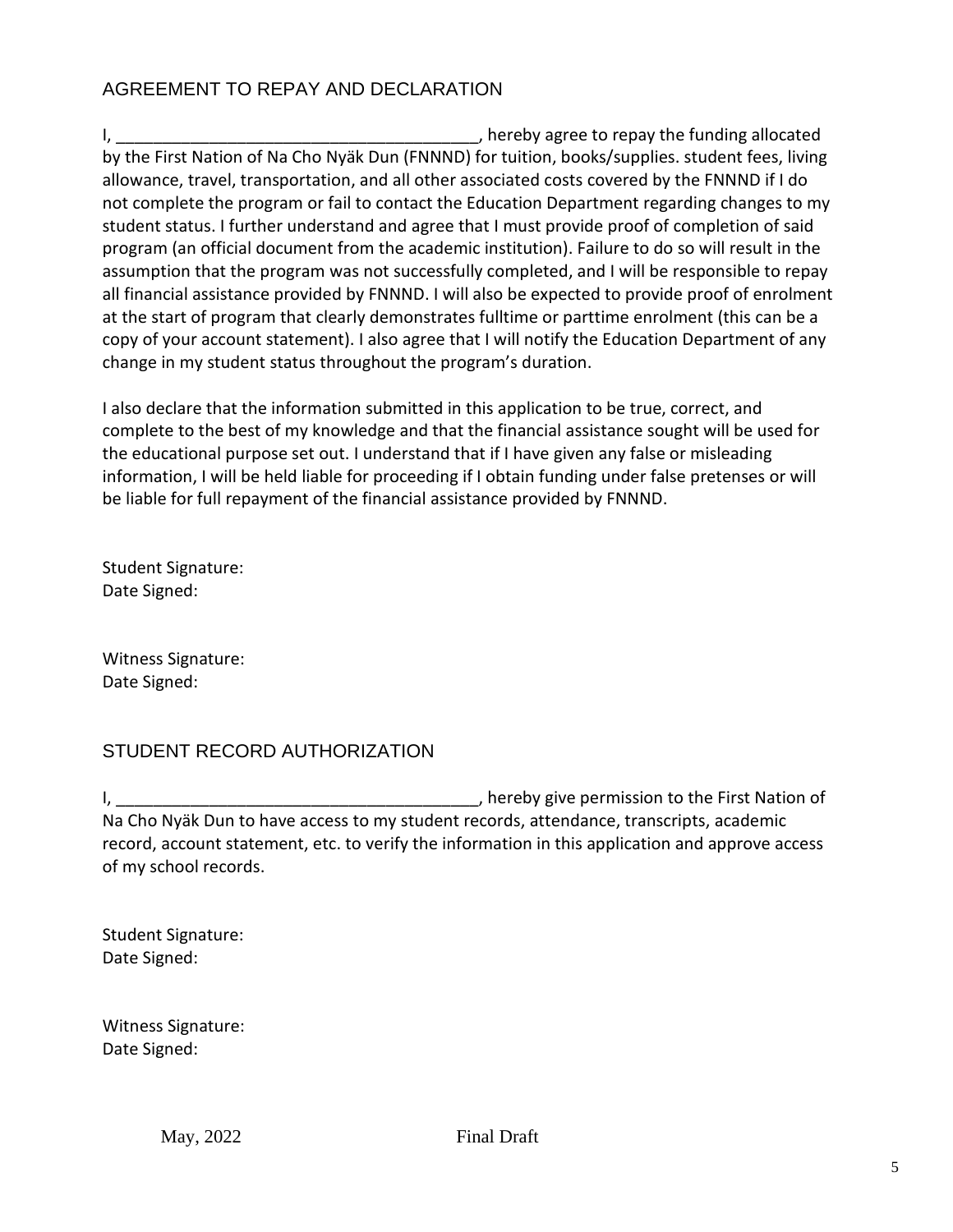# FOR OFFICE USE *Please use dd/mm/yyyy for dates.*

| Date application was        |  |
|-----------------------------|--|
| started:                    |  |
| Date application was        |  |
| completed and submitted:    |  |
| Due date for first tuition  |  |
| payment:                    |  |
| This application was filled |  |
| out with the help of (from  |  |
| EDU Dept.):                 |  |

| <b>Application Approved by</b> |
|--------------------------------|
| (please print):                |
| <b>Signature for Approval:</b> |
|                                |
| Approved on:                   |
|                                |
| <b>Paperwork submitted to</b>  |
| finance on:                    |